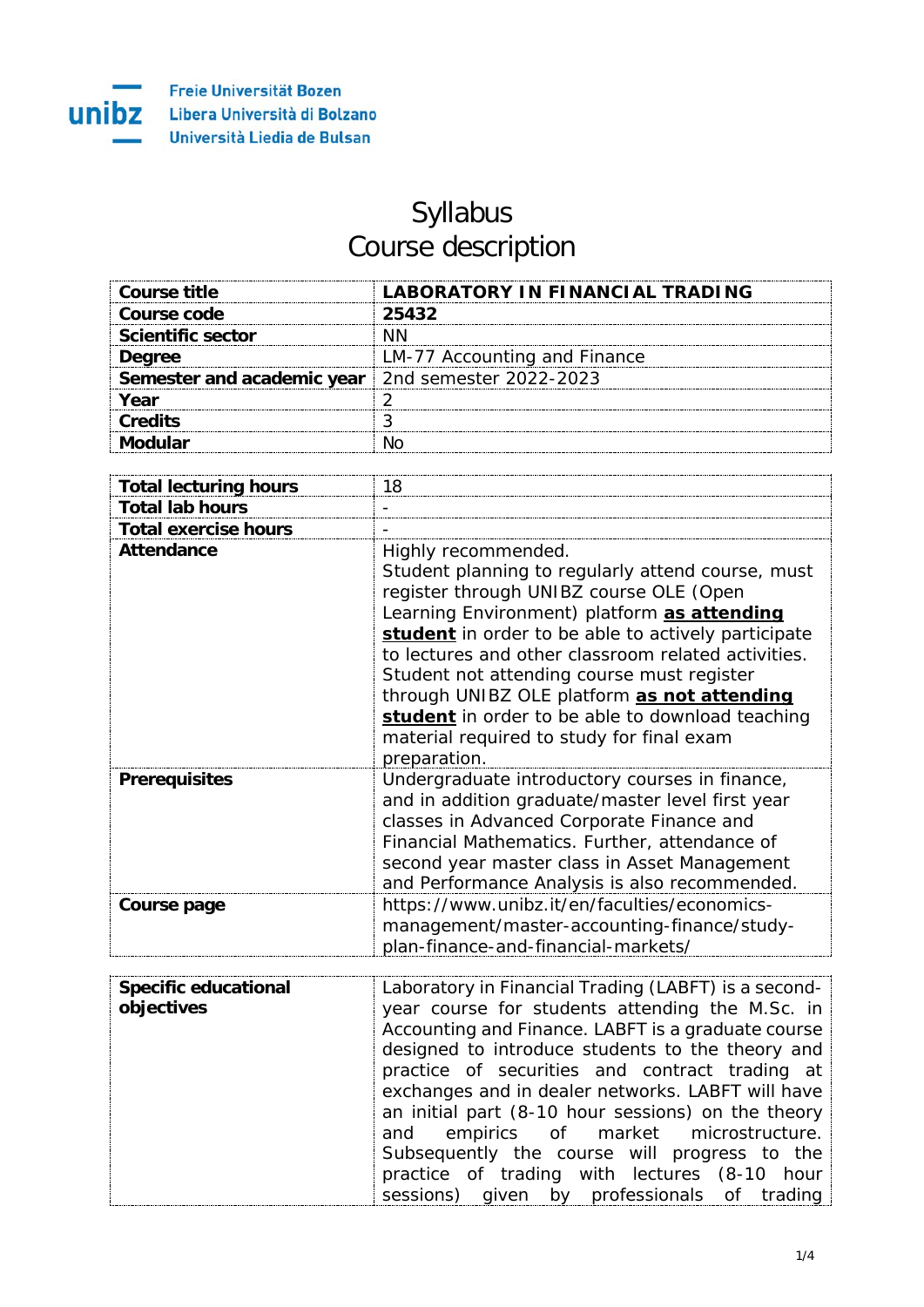**Freie Universität Bozen** Libera Università di Bolzano Università Liedia de Bulsan

unibz



| Lecturer                   | Maurizio Murgia (12 hours)                             |
|----------------------------|--------------------------------------------------------|
|                            | Office SER E501                                        |
|                            | Tel. 0471/013110                                       |
|                            | maurizio.murgia@unibz.it                               |
|                            | https://www.mauriziomurgia.com                         |
|                            |                                                        |
|                            | tbd (6 hours)                                          |
| Lecturer Scientific sector | SECS-P/11                                              |
| <b>Teaching language</b>   | English                                                |
| <b>Office hours</b>        | Please refer to the lecturer's web page                |
| <b>Guest Lecturers</b>     | Mauro Medizza (Borsa Italiana/Euronext), Gabriele Zeli |
|                            | (Borsa Italiana/Euronext), Massimo Giorgini (Borsa     |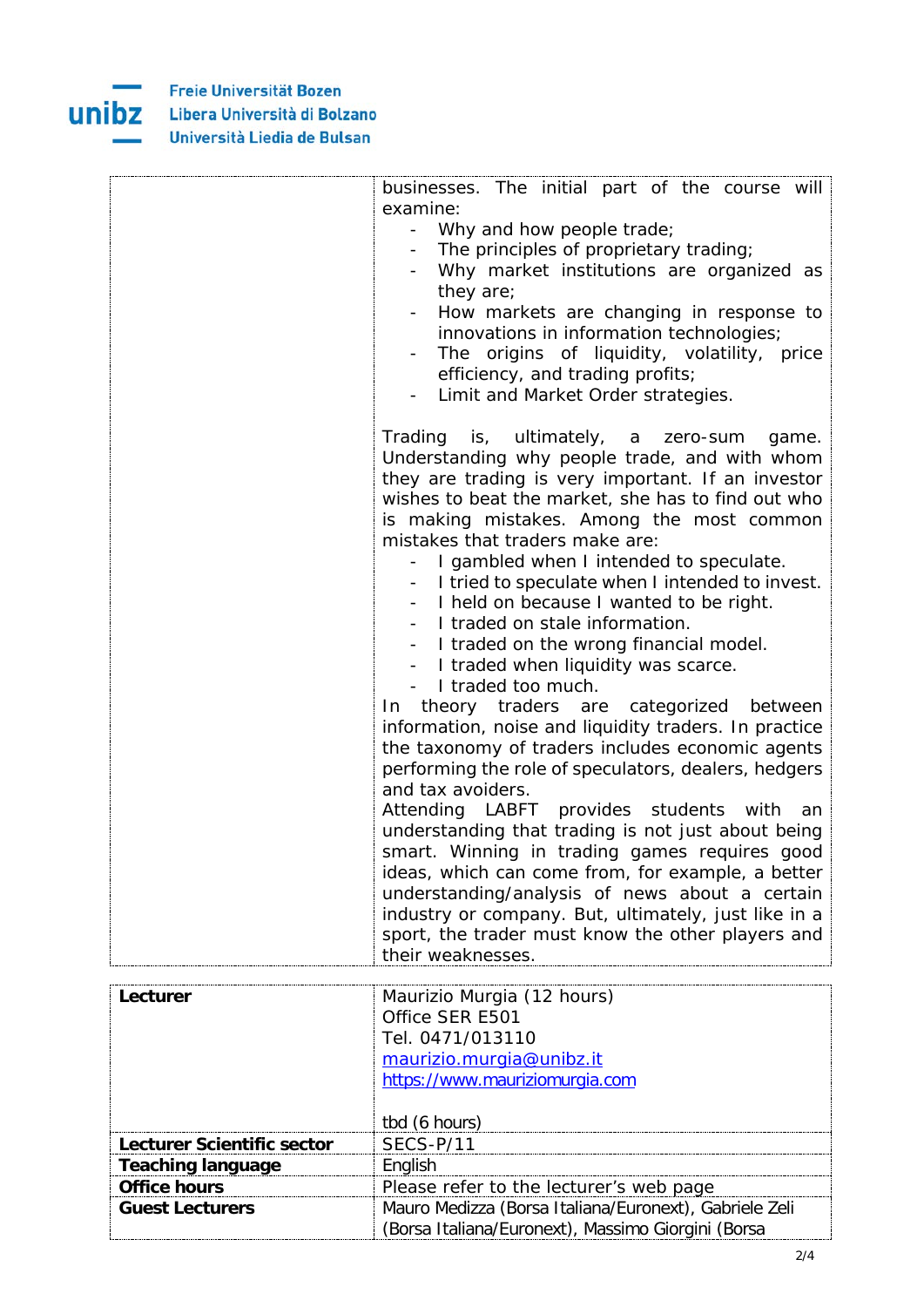

## Freie Universität Bozen Libera Università di Bolzano Università Liedia de Bulsan

|                           | Italiana/Euronext), Marco Polito (Cassa Compensazione e<br>Garanzia), Enrico Ferrari (IMI Investment Bank Gruppo<br>Intesa SanPaolo), Davide Guzzi (Eurizon Capital SGR),<br>Luca Filippa (FTSE Italy).                                                               |
|---------------------------|-----------------------------------------------------------------------------------------------------------------------------------------------------------------------------------------------------------------------------------------------------------------------|
| <b>Teaching assistant</b> |                                                                                                                                                                                                                                                                       |
| <b>Office hours</b>       |                                                                                                                                                                                                                                                                       |
| List of topics covered    | The main subject areas covered in the course are:<br>a) Theory and stylized facts in market<br>microstructure; b) Strategic trading and<br>monitoring in high-frequency trading markets; c)<br>Arbitrage and multi asset trading; d) Exchange<br>trading fee pricing. |
| <b>Teaching format</b>    | Classroom activity will alternate background<br>lectures, exercises, and trading simulations.                                                                                                                                                                         |

| <b>LEARNING OUTCOMES:</b>                           |
|-----------------------------------------------------|
| Knowledge and understanding:                        |
| Knowledge and understanding of operation of         |
| market structures and trading environments such     |
| as public organized financial exchanges, over-the-  |
| counter markets, industry organized networks,       |
| private market platforms. The cost and benefit from |
| trading. Structuring order placement and trading    |
| strategies in competitive and fast-moving trading   |
| markets.                                            |
| Applying knowledge and understanding:               |
| Ability to use background theory and trading        |
| techniques to implement order and execution in a    |
| trading platform. Students will learn what is and   |
| how to use the implementation shortfall, one of     |
| several industry standard metrics to measure cost   |
| and efficiency in trading.                          |
| Making judgments:                                   |
| The course combines the latest academic thinking    |
| with hands-on business practice and its main goal   |
| is that attending students should develop by the    |
| end of classroom activity an expanded ability to    |
| analyze and think about sound trading decisions,    |
| and to defend these decisions with analytical       |
| reasoning.<br>Communication and Learning skills:    |
| Students should carefully read book chapters and    |
| supplemental readings and be prepared to discuss    |
| all assigned exercises/simulations and to prepare   |
| trading simulation. They can expect to be asked in  |
| class to present their trading execution ideas and  |
| how to implement them. Exercises, Case studies      |
| and supplemental readings (to be found in the       |
| Library course shelf and Online Reserve Collection) |